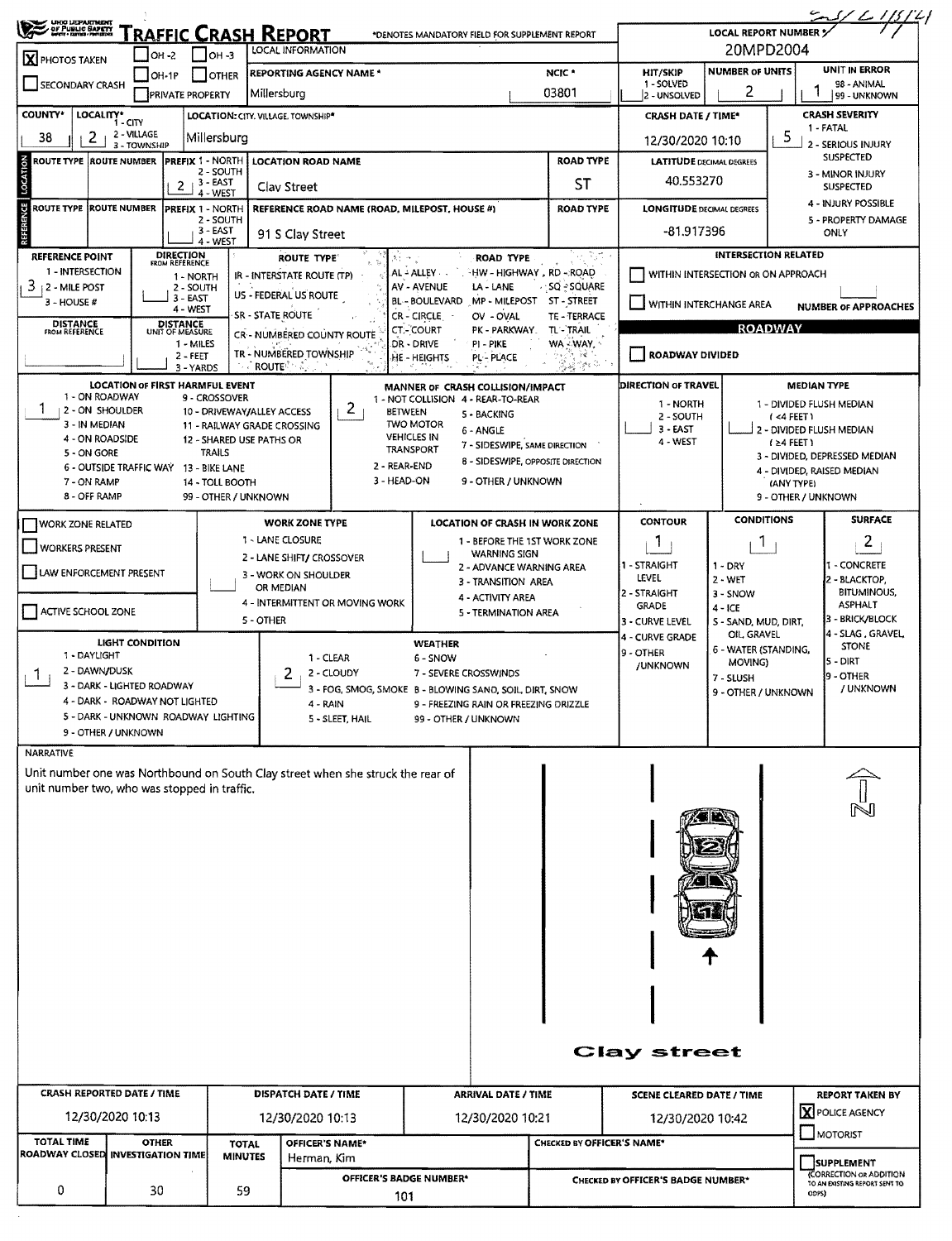|                                                                                                                                        |                                                                                          |                                                        |                   |                                                                                                             |                                  |                                                               |                                                      |                               |                      | <b>LOCAL REPORT NUMBER</b>                                           |  |  |  |  |  |
|----------------------------------------------------------------------------------------------------------------------------------------|------------------------------------------------------------------------------------------|--------------------------------------------------------|-------------------|-------------------------------------------------------------------------------------------------------------|----------------------------------|---------------------------------------------------------------|------------------------------------------------------|-------------------------------|----------------------|----------------------------------------------------------------------|--|--|--|--|--|
|                                                                                                                                        | <b>OHO DEPARTMENT</b><br>OF PUBLIC SAFETY                                                |                                                        |                   |                                                                                                             |                                  |                                                               |                                                      |                               | 20MPD2004            |                                                                      |  |  |  |  |  |
| OWNER PHONE: NOLLIDE AREA CODE (E) SAME AS DRIVERY<br><b>OWNER NAME: LAST, FIRST, MIDDLE (CI SAME AS DRIVER)</b><br>UNIT#              |                                                                                          |                                                        |                   |                                                                                                             |                                  |                                                               |                                                      | DAMAGE                        |                      |                                                                      |  |  |  |  |  |
|                                                                                                                                        | BIGLER, REGINA, S                                                                        |                                                        |                   |                                                                                                             |                                  | 740-507-8796                                                  |                                                      | DAMAGE SCALE                  |                      |                                                                      |  |  |  |  |  |
|                                                                                                                                        | OWNER ADDRESS: STREET, CITY, STATE, ZIP ( C) SAME AS DRIVERY                             |                                                        |                   |                                                                                                             |                                  |                                                               |                                                      | 1 - NONE<br>2                 |                      | 3 - FUNCTIONAL DAMAGE                                                |  |  |  |  |  |
|                                                                                                                                        | 103 QUINN CIRCLE, MILLERSBURG, OH, 44654                                                 |                                                        |                   |                                                                                                             |                                  |                                                               |                                                      | 2 - MINOR DAMAGE              |                      | 4 - DISABLING DAMAGE<br>9 - UNKNOWN                                  |  |  |  |  |  |
|                                                                                                                                        | <b>COMMERCIAL CARRIER: NAME, ADDRESS, CITY, STATE, ZIP</b>                               |                                                        |                   |                                                                                                             |                                  |                                                               | COMMERCIAL CARRIER PHONE: INCLUDE AREA CODE          |                               |                      | DAMAGED AREA(S)                                                      |  |  |  |  |  |
|                                                                                                                                        | LP STATE   LICENSE PLATE #                                                               |                                                        |                   | <b>VEHICLE IDENTIFICATION #</b>                                                                             |                                  |                                                               |                                                      |                               |                      | INDICATE ALL THAT APPLY                                              |  |  |  |  |  |
| OН                                                                                                                                     | <b>HPM8269</b>                                                                           |                                                        |                   | 1HGFA16877L029905                                                                                           |                                  | <b>VEHICLE YEAR</b><br>2007                                   | <b>VEHICLE MAKE</b><br><b>HONDA</b>                  |                               |                      |                                                                      |  |  |  |  |  |
| <b>INSURANCE</b>                                                                                                                       | <b>INSURANCE COMPANY</b>                                                                 |                                                        |                   | <b>INSURANCE POLICY #</b>                                                                                   |                                  | <b>COLOR</b>                                                  | <b>VEHICLE MODEL</b>                                 |                               |                      |                                                                      |  |  |  |  |  |
| <b>LXJ</b> VERIFIED                                                                                                                    | ERIE                                                                                     |                                                        |                   | Q125507197                                                                                                  |                                  | SIL                                                           | <b>CIVIC</b>                                         |                               |                      |                                                                      |  |  |  |  |  |
|                                                                                                                                        | <b>TYPE OF USE</b>                                                                       | IN EMERGENCY                                           |                   | US DOT#                                                                                                     |                                  | TOWED BY: COMPANY NAME                                        |                                                      |                               |                      |                                                                      |  |  |  |  |  |
| COMMERCIAL                                                                                                                             | GOVERNMENT                                                                               | RESPONSE                                               |                   | VEHICLE WEIGHT GVWR/GCWR                                                                                    |                                  | <b>HAZARDOUS MATERIAL</b>                                     |                                                      |                               |                      |                                                                      |  |  |  |  |  |
| <b>INTERLOCK</b><br><b>DEVICE</b>                                                                                                      | <b>HIT/SKIP UNIT</b>                                                                     | # OCCUPANTS                                            |                   | 1 - ≤10K LBS.<br>2 - 10.001 - 26K LBS.                                                                      |                                  | <b>IMATERIAL</b><br><b>CLASS#</b><br>RELEASED                 | <b>PLACARD ID#</b>                                   |                               |                      |                                                                      |  |  |  |  |  |
| <b>EQUIPPED</b>                                                                                                                        |                                                                                          |                                                        |                   | $3 - 26K$ LBS.                                                                                              |                                  | PLACARD                                                       |                                                      |                               |                      |                                                                      |  |  |  |  |  |
|                                                                                                                                        | 1 - PASSENGER CAR<br>2 - PASSENGER VAN                                                   | 6 - VAN (9-15 SEATS)<br>7 - MOTORCYCLE 2-WHEELED       |                   | 12 - GOLF CART<br>13 - SNOWMOBILE                                                                           |                                  | 18 - LIMO (LIVERY VEHICLE)<br>19 - BUS (16+ PASSENGERS)       | 23 - PEDESTRIAN/SKATER<br>24 - WHEELCHAIR (ANY TYPE) |                               |                      |                                                                      |  |  |  |  |  |
|                                                                                                                                        | (MINIVAN)                                                                                | 8 - MOTORCYCLE 3-WHEELED                               |                   | 14 - SINGLE UNIT<br><b>TRUCK</b>                                                                            | 20 - OTHER VEHICLE               |                                                               | 25 - OTHER NON-MOTORIST                              |                               | 10                   |                                                                      |  |  |  |  |  |
|                                                                                                                                        | UNIT TYPE 3 - SPORT UTILITY<br>VEHICLE                                                   | 9 - AUTOCYCLE<br>10 - MOPED OR MOTORIZED               |                   | 15 - SEMI-TRACTOR                                                                                           |                                  | 21 - HEAVY EQUIPMENT                                          | 26 - BICYCLE                                         |                               |                      |                                                                      |  |  |  |  |  |
|                                                                                                                                        | 4 - PICK UP<br>5 - CARGO VAN                                                             | <b>BICYCLE</b><br>11 - ALL TERRAIN VEHICLE             |                   | 16 - FARM EQUIPMENT<br>17 - MOTORHOME                                                                       |                                  | 22 - ANIMAL WITH RIDER OR<br>ANIMAL-DRAWN VEHICLE             | 27 - TRAIN<br>99 - UNKNOWN OR HIT/SKIP               |                               |                      |                                                                      |  |  |  |  |  |
|                                                                                                                                        | (ATV/UTV)<br># OF TRAILING UNITS                                                         |                                                        |                   |                                                                                                             |                                  |                                                               |                                                      |                               |                      | 6                                                                    |  |  |  |  |  |
|                                                                                                                                        | WAS VEHICLE OPERATING IN AUTONOMOUS                                                      |                                                        |                   |                                                                                                             |                                  |                                                               |                                                      | 12                            |                      | 12                                                                   |  |  |  |  |  |
|                                                                                                                                        | MODE WHEN CRASH OCCURRED?                                                                |                                                        | 0.                | 0 - NO AUTOMATION<br>1 - DRIVER ASSISTANCE                                                                  |                                  | 3 - CONDITIONAL AUTOMATION 9 - UNKNOWN<br>4 - HIGH AUTOMATION |                                                      |                               |                      |                                                                      |  |  |  |  |  |
| 2                                                                                                                                      | 1 - YES 2 - NO 9 - OTHER / UNKNOWN AUTONOMOUS 2 - PARTIAL AUTOMATION 5 - FULL AUTOMATION |                                                        |                   |                                                                                                             |                                  |                                                               |                                                      |                               |                      | 10                                                                   |  |  |  |  |  |
|                                                                                                                                        |                                                                                          |                                                        | <b>MODE LEVEL</b> |                                                                                                             |                                  |                                                               |                                                      |                               |                      |                                                                      |  |  |  |  |  |
|                                                                                                                                        | 1 - NONE<br>$2 - TAXI$                                                                   | 6 - BUS - CHARTER/TOUR<br>7 - BUS - INTERCITY          |                   | $11 - FIRE$<br>12 - MILITARY                                                                                | <b>16 - FARM</b>                 | 17 - MOWING                                                   | 21 - MAIL CARRIER<br>99 - OTHER / UNKNOWN            |                               |                      |                                                                      |  |  |  |  |  |
|                                                                                                                                        | 3 - ELECTRONIC RIDE<br><b>SHARING</b>                                                    | 8 - BUS - SHUTTLE                                      |                   | 13 - POLICE                                                                                                 |                                  | 18 - SNOW REMOVAL                                             |                                                      |                               |                      |                                                                      |  |  |  |  |  |
| <b>SPECIAL</b>                                                                                                                         | <b>FUNCTION 4 - SCHOOL TRANSPORT</b>                                                     | 9 - BUS - OTHER<br>10 - AMBULANCE                      |                   | 14 - PUBLIC UTILITY<br>15 - CONSTRUCTION EQUIP.                                                             |                                  | 19 - TOWING<br>20 - SAFETY SERVICE                            |                                                      |                               |                      |                                                                      |  |  |  |  |  |
|                                                                                                                                        | S - BUS - TRANSIT/COMMUTER                                                               |                                                        |                   |                                                                                                             |                                  | PATROL                                                        |                                                      |                               | 12                   | 12<br>12                                                             |  |  |  |  |  |
| 1                                                                                                                                      | 1 - NO CARGO BODY TYPE<br>/ NOT APPLICABLE                                               | 4 - LOGGING<br>5 - INTERMODAL                          |                   | 7 - GRAIN/CHIPS/GRAVEL<br>$8 - POLE$                                                                        | 11 - DUMP                        | 12 - CONCRETE MIXER                                           | 99 - OTHER / UNKNOWN                                 |                               |                      |                                                                      |  |  |  |  |  |
| <b>CARGO</b>                                                                                                                           | $2 - BUS$<br>3 - VEHICLE TOWING                                                          | <b>CONTAINER CHASSIS</b><br>6 - CARGOVAN               |                   | 9 - CARGO TANK                                                                                              |                                  | <b>13 - AUTO TRANSPORTER</b>                                  |                                                      |                               |                      | 9 II T<br>э<br>9                                                     |  |  |  |  |  |
| <b>BODY</b><br><b>TYPE</b>                                                                                                             | ANOTHER MOTOR VEHICLE                                                                    | /ENCLOSED BOX                                          |                   | <b>10 - FLAT BED</b>                                                                                        |                                  | 14 - GARBAGE/REFUSE                                           |                                                      |                               |                      |                                                                      |  |  |  |  |  |
|                                                                                                                                        | 1 - TURN SIGNALS                                                                         | 4 - BRAKES                                             |                   | 7 - WORN OR SLICK TIRES                                                                                     |                                  | 9 - MOTOR TROUBLE                                             | 99 - OTHER / UNKNOWN                                 |                               |                      |                                                                      |  |  |  |  |  |
| <b>VEHICLE</b>                                                                                                                         | 2 - HEAD LAMPS<br>3 - TAIL LAMPS                                                         | 5 - STEERING<br><b>6 - TIRE BLOWOUT</b>                |                   | 8 - TRAILER EQUIPMENT<br>DEFECTIVE                                                                          |                                  | 10 - DISABLED FROM PRIOR<br><b>ACCIDENT</b>                   |                                                      |                               |                      |                                                                      |  |  |  |  |  |
| DEFECTS                                                                                                                                |                                                                                          |                                                        |                   |                                                                                                             |                                  |                                                               |                                                      | $\Box$ - NO DAMAGE [ 0 ]      |                      | U-UNDERCARRIAGE [14]                                                 |  |  |  |  |  |
|                                                                                                                                        | 1 - INTERSECTION -<br>MARKED CROSSWALK                                                   | 4 - MIDBLOCK -<br>MARKED CROSSWALK                     |                   | 7 - SHOULDER/ROADSIDE                                                                                       |                                  | 10 - DRIVEWAY ACCESS<br>11 - SHARED USE PATHS                 | 99 - OTHER / UNKNOWN                                 | $\square$ . TOP [ 13 ]        |                      | $\Box$ - ALL AREAS [15]                                              |  |  |  |  |  |
| NON-<br>MOTORIST                                                                                                                       | 2 - INTERSECTION -<br>UNMARKED CROSSWALK                                                 | 5 - TRAVEL LANE -<br>OTHER LOCATION                    |                   | 8 - SIDEWALK<br>9 - MEDIAN/CROSSING                                                                         |                                  | OR TRAILS<br>12 - FIRST RESPONDER                             |                                                      |                               |                      | $\Box$ - UNIT NOT AT SCENE [16]                                      |  |  |  |  |  |
| LOCATION                                                                                                                               | 3 - INTERSECTION - OTHER                                                                 | 6 - BICYCLE LANE                                       |                   | <b>ISLAND</b>                                                                                               |                                  | AT INCIDENT SCENE                                             |                                                      |                               |                      |                                                                      |  |  |  |  |  |
|                                                                                                                                        | 1 - NON-CONTACT                                                                          | 1 - STRAIGHT AHEAD<br>2 - BACKING                      |                   | 9 - LEAVING TRAFFIC<br>LANE                                                                                 |                                  | 15 - WALKING, RUNNING,<br>JOGGING, PLAYING                    | 21 - STANDING OUTSIDE<br>DISABLED VEHICLE            |                               |                      | <b>INITIAL POINT OF CONTACT</b>                                      |  |  |  |  |  |
| 3                                                                                                                                      | 2 - NON-COLLISION                                                                        | 3 - CHANGING LANES<br>4 - OVERTAKING/PASSING           |                   | 10 - PARKED                                                                                                 |                                  | 16 - WORKING                                                  | 99 - OTHER / UNKNOWN                                 | 0 - NO DAMAGE                 |                      | 14 - UNDERCARRIAGE<br>1-12 - REFER TO UNIT 15 - VEHICLE NOT AT SCENE |  |  |  |  |  |
| <b>ACTION</b>                                                                                                                          | 3 - STRIKING<br>4 - STRUCK                                                               | PRE-CRASH 5 - MAKING RIGHT TURN                        |                   | 11 - SLOWING OR STOPPED<br>IN TRAFFIC                                                                       |                                  | 17 - PUSHING VEHICLE<br>18 - APPROACHING OR                   |                                                      | 12.                           | <b>DIAGRAM</b>       |                                                                      |  |  |  |  |  |
|                                                                                                                                        | 5 - BOTH STRIKING                                                                        | ACTIONS 6 - MAKING LEFT TURN<br>7 - MAKING U-TURN      |                   | 12 - DRIVERLESS<br>13 - NEGOTIATING A CURVE                                                                 |                                  | LEAVING VEHICLE<br>19 - STANDING                              |                                                      | $13 - TOP$                    |                      | 99 - UNKNOWN                                                         |  |  |  |  |  |
|                                                                                                                                        | & STRUCK<br>9 - OTHER / UNKNOWN                                                          | 8 - ENTERING TRAFFIC<br>LANE                           |                   | 14 - ENTERING OR CROSSING<br>SPECIFIED LOCATION                                                             |                                  | 20 - OTHER NON-MOTORIST                                       |                                                      |                               |                      | TRAFFIC                                                              |  |  |  |  |  |
|                                                                                                                                        | 1 - NONE                                                                                 |                                                        |                   | 8 - FOLLOWING TOO CLOSE 13 - IMPROPER START FROM                                                            |                                  | 18 - OPERATING DEFECTIVE                                      | 23 - OPENING DOOR INTO                               | <b>TRAFFICWAY FLOW</b>        |                      | <b>TRAFFIC CONTROL</b>                                               |  |  |  |  |  |
|                                                                                                                                        | 2 - FAILURE TO YIELD<br>3 - RAN RED LIGHT                                                | /ACDA<br>9 - IMPROPER LANE                             |                   | A PARKED POSITION<br>14 - STOPPED OR PARKED                                                                 |                                  | EQUIPMENT<br>19 - LOAD SHIFTING                               | ROADWAY<br>99 - OTHER IMPROPER                       | 1 - ONE-WAY                   |                      | 1 - ROUNDABOUT 4 - STOP SIGN                                         |  |  |  |  |  |
| 8                                                                                                                                      | 4 - RAN STOP SIGN<br>S - UNSAFE SPEED                                                    | CHANGE<br>10 - IMPROPER PASSING                        |                   | ILLEGALLY<br>15 - SWERVING TO AVOID                                                                         |                                  | /FALLING/SPILLING<br>20 - IMPROPER CROSSING                   | <b>ACTION</b>                                        | 2 - TWO-WAY<br>2              | 6                    | S - YIELD SIGN<br>2 - SIGNAL<br>3 - FLASHER<br>6 - NO CONTROL        |  |  |  |  |  |
|                                                                                                                                        | CONTRIBUTING 6 - IMPROPER TURN<br>CIRCUMSTANCES 7 - LEFT OF CENTER                       | 11 - DROVE OFF ROAD                                    |                   | 16 - WRONG WAY                                                                                              |                                  | 21 - LYING IN ROADWAY                                         |                                                      |                               |                      |                                                                      |  |  |  |  |  |
|                                                                                                                                        |                                                                                          | 12 - IMPROPER BACKING                                  |                   | 17 - VISION OBSTRUCTION                                                                                     |                                  | 22 - NOT DISCERNIBLE                                          |                                                      | # OF THROUGH LANES<br>ON ROAD |                      | <b>RAIL GRADE CROSSING</b><br>1 - NOT INVLOVED                       |  |  |  |  |  |
|                                                                                                                                        | <b>SEOUENCE OF EVENTS</b>                                                                |                                                        |                   |                                                                                                             |                                  |                                                               |                                                      | 2                             |                      | 2 - INVOLVED-ACTIVE CROSSING                                         |  |  |  |  |  |
| -20                                                                                                                                    | 1 - OVERTURN/ROLLOVER                                                                    | 7 - SEPARATION OF UNITS                                |                   | <b>ARACTER EVENTS.</b><br>12 - DOWNHILL RUNAWAY                                                             | and the state of the first state | i se m <b>atala</b> tak ka<br>19 - ANIMAL -OTHER              | istan i store aldana a<br>23 - STRUCK BY FALLING,    |                               |                      | 3 - INVOLVED-PASSIVE CROSSING                                        |  |  |  |  |  |
|                                                                                                                                        | 2 - FIRE/EXPLOSION<br>3 - IMMERSION                                                      | <b>8 - RAN OFF ROAD RIGHT</b><br>9 - RAN OFF ROAD LEFT |                   | 13 - OTHER NON-COLLISION 20 - MOTOR VEHICLE IN<br>14 - PEDESTRIAN                                           |                                  | TRANSPORT                                                     | SHIFTING CARGO OR<br>ANYTHING SET IN                 |                               |                      | UNIT / NON-MOTORIST DIRECTION                                        |  |  |  |  |  |
|                                                                                                                                        | 4 - JACKKNIFE<br>5 - CARGO / EQUIPMENT                                                   | 10 - CROSS MEDIAN<br>11 - CROSS CENTERLINE -           |                   | 15 - PEDALCYCLE<br>16 - RAILWAY VEHICLE                                                                     |                                  | 21 - PARKED MOTOR<br>VEHICLE                                  | MOTION BY A MOTOR<br>VEHICLE                         |                               |                      | 1 - NORTH<br>S - NORTHEAST                                           |  |  |  |  |  |
|                                                                                                                                        | LOSS OR SHIFT                                                                            | OPPOSITE DIRECTION<br>OF TRAVEL                        |                   | 17 - ANIMAL - FARM                                                                                          |                                  | 22 - WORK ZONE                                                | 24 - OTHER MOVABLE<br>OBJECT                         |                               |                      | 2 - SOUTH<br>6 - NORTHWEST<br>3 - EAST<br>7 - SOUTHEAST              |  |  |  |  |  |
| з                                                                                                                                      | 6 - EQUIPMENT FAILURE                                                                    |                                                        |                   | 18 - ANIMAL - DEER                                                                                          |                                  | MAINTENANCE<br>EQUIPMENT                                      |                                                      | $F_{ROM}$ 2<br>TO !           |                      | 4 - WEST<br><b>B-SOUTHWEST</b>                                       |  |  |  |  |  |
|                                                                                                                                        | <u>sido a decimina</u><br>25 - IMPACT ATTENUATOR                                         | 31 - GUARDRAIL END                                     |                   | <b>COLLISION WITH FIXED OBJECT - STRUCK</b> COLLISION WITH FIXED OBJECT - STRUCK<br>38 - OVERHEAD SIGN POST |                                  | 45 - EMBANKMENT                                               | megenas antig<br>S2 BUILDING                         |                               |                      | 9 - OTHER / UNKNOWN                                                  |  |  |  |  |  |
|                                                                                                                                        | / CRASH CUSHION<br>26 - BRIDGE OVERHEAD                                                  | 32 - PORTABLE BARRIER<br>33 - MEDIAN CABLE BARRIER     |                   | 39 - LIGHT / LUMINARIES<br><b>SUPPORT</b>                                                                   | 46 - FENCE                       | 47 - MAILBOX                                                  | S3 - TUNNEL<br><b>S4 - OTHER FIXED</b>               | <b>UNIT SPEED</b>             |                      | DETECTED SPEED                                                       |  |  |  |  |  |
|                                                                                                                                        | <b>STRUCTURE</b><br>27 - BRIDGE PIER OR                                                  | 34 - MEDIAN GUARDRAIL<br><b>BARRIER</b>                |                   | 40 - UTILITY POLE<br>41 - OTHER POST, POLE                                                                  | 48 - TREE                        | 49 - FIRE HYDRANT                                             | OBJECT<br>99 - OTHER / UNKNOWN                       | 5                             |                      | 1 - STATED / ESTIMATED SPEED                                         |  |  |  |  |  |
|                                                                                                                                        | ABUTMENT                                                                                 | 35 - MEDIAN CONCRETE                                   |                   | OR SUPPORT                                                                                                  |                                  | 50 - WORK ZONE<br>MAINTENANCE                                 |                                                      |                               |                      |                                                                      |  |  |  |  |  |
| 28 - BRIDGE PARAPET<br>BARRIER<br>42 - CULVERT<br>29 - BRIDGE RAIL<br>36 - MEDIAN OTHER BARRIER<br>43 - CURB<br>37 - TRAFFIC SIGN POST |                                                                                          |                                                        |                   |                                                                                                             |                                  | EQUIPMENT                                                     |                                                      | POSTED SPEED                  | 2 - CALCULATED / EDR |                                                                      |  |  |  |  |  |
|                                                                                                                                        | 30 - GUARDRAIL FACE                                                                      |                                                        |                   | 44 - DITCH                                                                                                  | 51 - WALL                        |                                                               |                                                      | 25                            |                      | 3 - UNDETERMINED                                                     |  |  |  |  |  |
|                                                                                                                                        | FIRST HARMFUL EVENT                                                                      |                                                        |                   | <b>MOST HARMFUL EVENT</b>                                                                                   |                                  |                                                               |                                                      |                               |                      |                                                                      |  |  |  |  |  |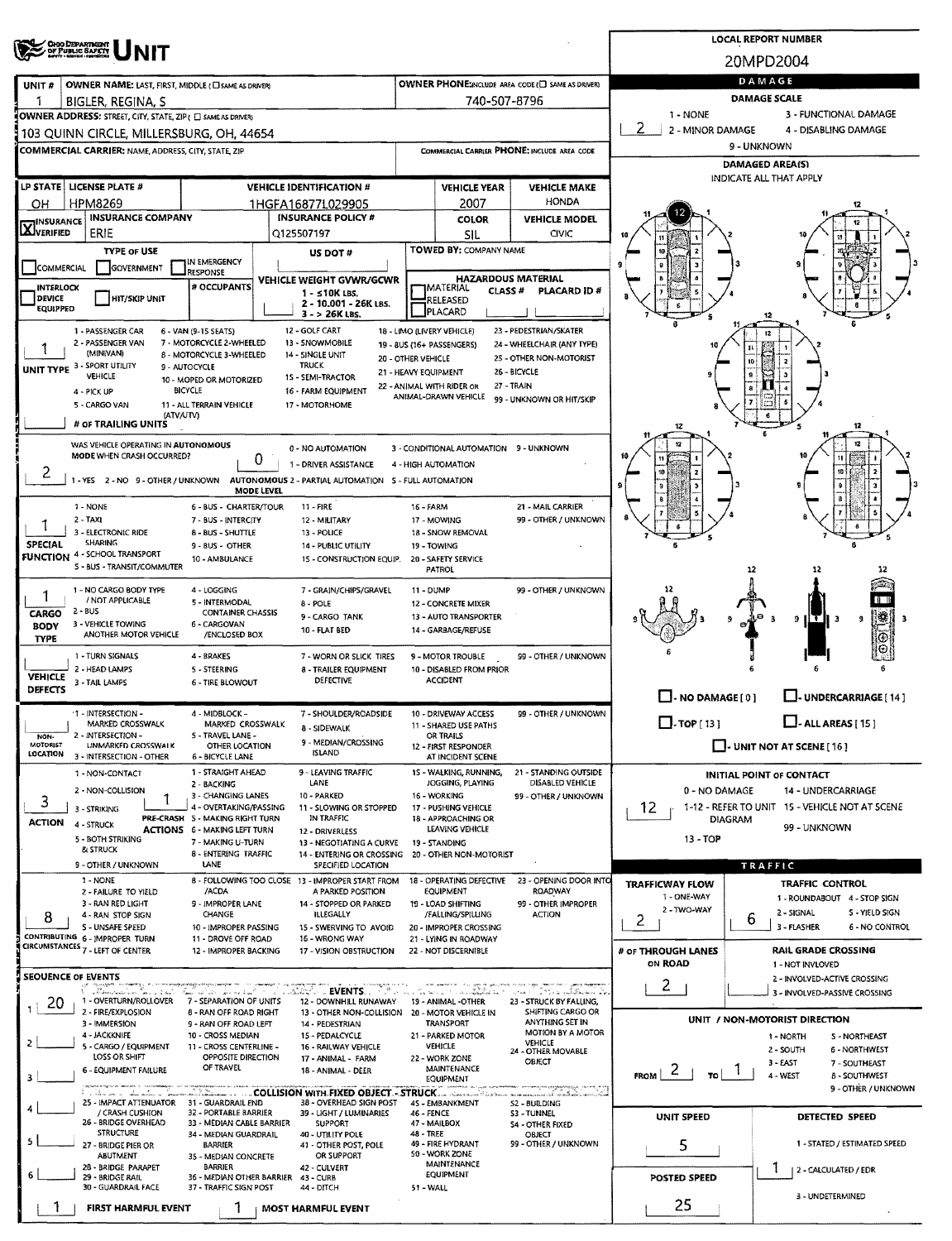